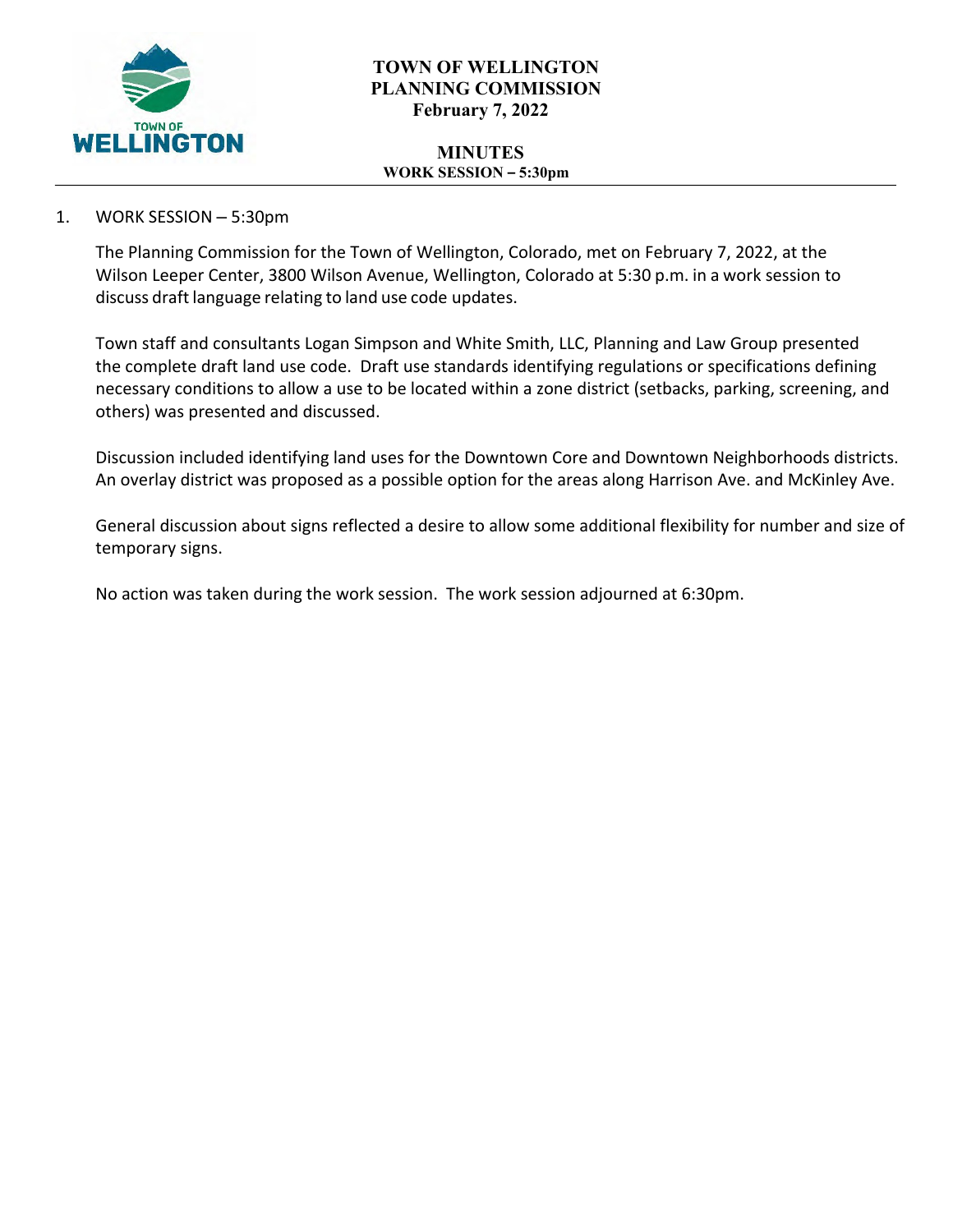

# **TOWN OF WELLINGTON PLANNING COMMISSION February 7, 2022**

### **MINUTES REGULAR MEETING – 6:30pm**

## 2. CALL REGULAR MEETING TO ORDER – 6:30pm

The Planning Commission for the Town of Wellington, Colorado, met on February 7, 2022, at the Wilson Leeper Center, 3800 Wilson Avenue, Wellington, Colorado at 6:30 p.m.

3. ROLL CALL

Commissioners Present: Eric Sartor, Chairperson

Tim Whitehouse Rebekka Kinney Troy Hamman Linda Knaack Barry Friedrichs Bert McCaffrey

Absent:

| Town Staff Present: | Cody Bird, Planning Director         |
|---------------------|--------------------------------------|
|                     | Patty Lundy, Development Coordinator |

# 4. ADDITIONS TO OR DELETIONS FROM THE AGENDA

None

### 5. PUBLIC FORUM

Christine Gaiter commented she would like the Commission to talk about the proposed sign code. She saw that the current code for signs is three pages and the proposed update is now fourteen pages long. She also saw that the sizes of the signs were changing and wanted the Commission to discuss the sizes.

### 6. CONSIDERATION OF MINUTES

A. Meeting Minutes of January 10, 2022

Moved by Commissioner Whitehouse, seconded by Commissioner Hamman to approve the minutes as presented.

**Yeas – McCaffrey, Friedrichs, Sartor, Knaack, Hamman, Whitehouse, Kinney Nays – None Motion carried.**

7. NEW BUSINESS

None